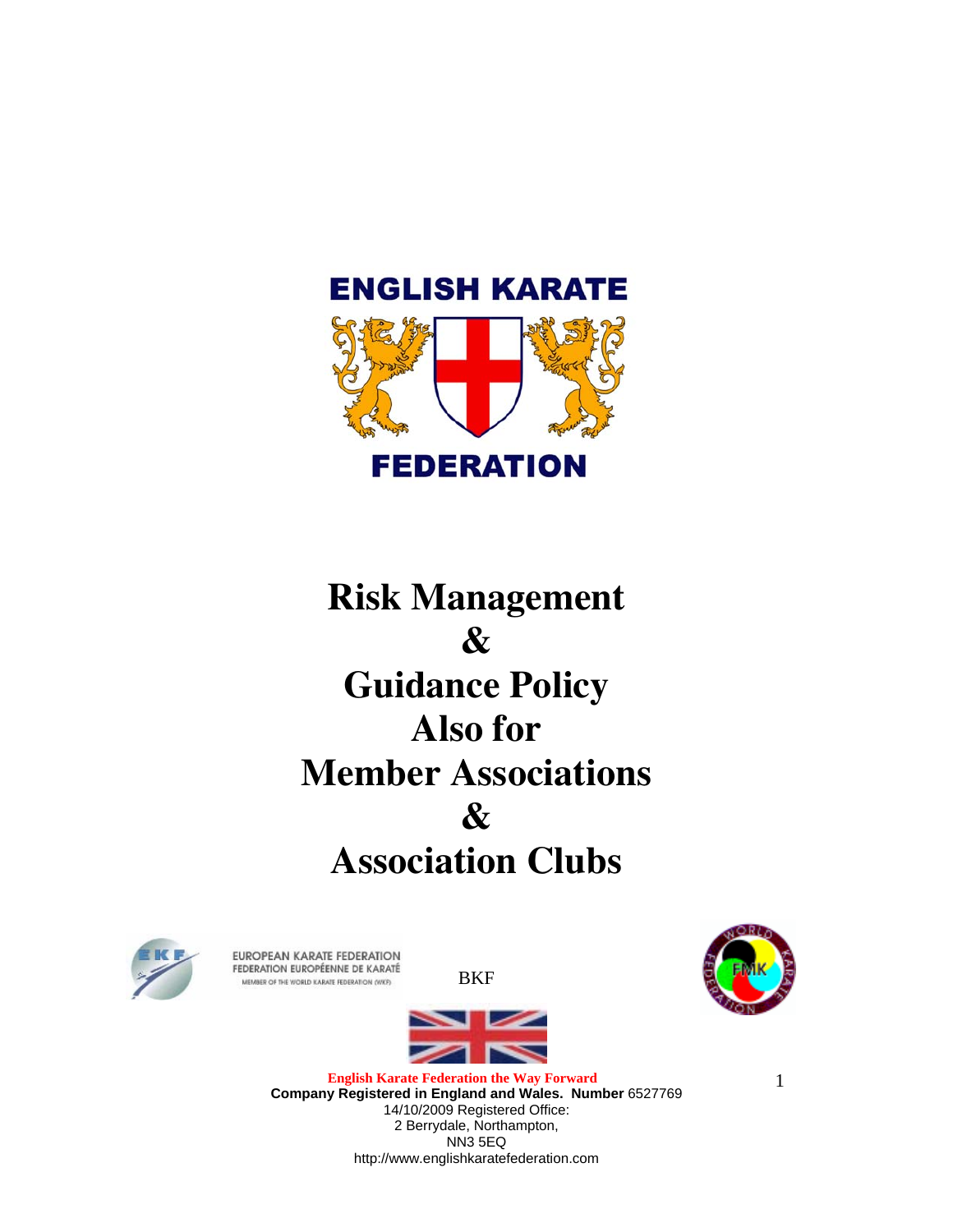#### **Contents**

|                             | ້     |
|-----------------------------|-------|
| Risk management information | 1/6   |
| <b>Risk Register</b>        | 7/8/9 |
| Club Assessment             | 10    |

#### **Disclaimer**

Although every care has been taken by **The English karate Federation Limited** in

the preparation of this publication, no warranty is given by **The English karate**

**Federation Limited** as to the accuracy or completeness of the information contained

within it and **The English karate Federation Limited** shall not be responsible or

liable for any loss or damage whatsoever arising by virtue of such information or any

instructions or advice contained within this publication or by any of the

aforementioned.

#### **Acknowledgements**

Mr L. Cutting utilising the work of James A Miller S.K.G.B. Executive Administrator and contributions from Sport Scotland and Shitokai Scotland prepared this document.

**Page**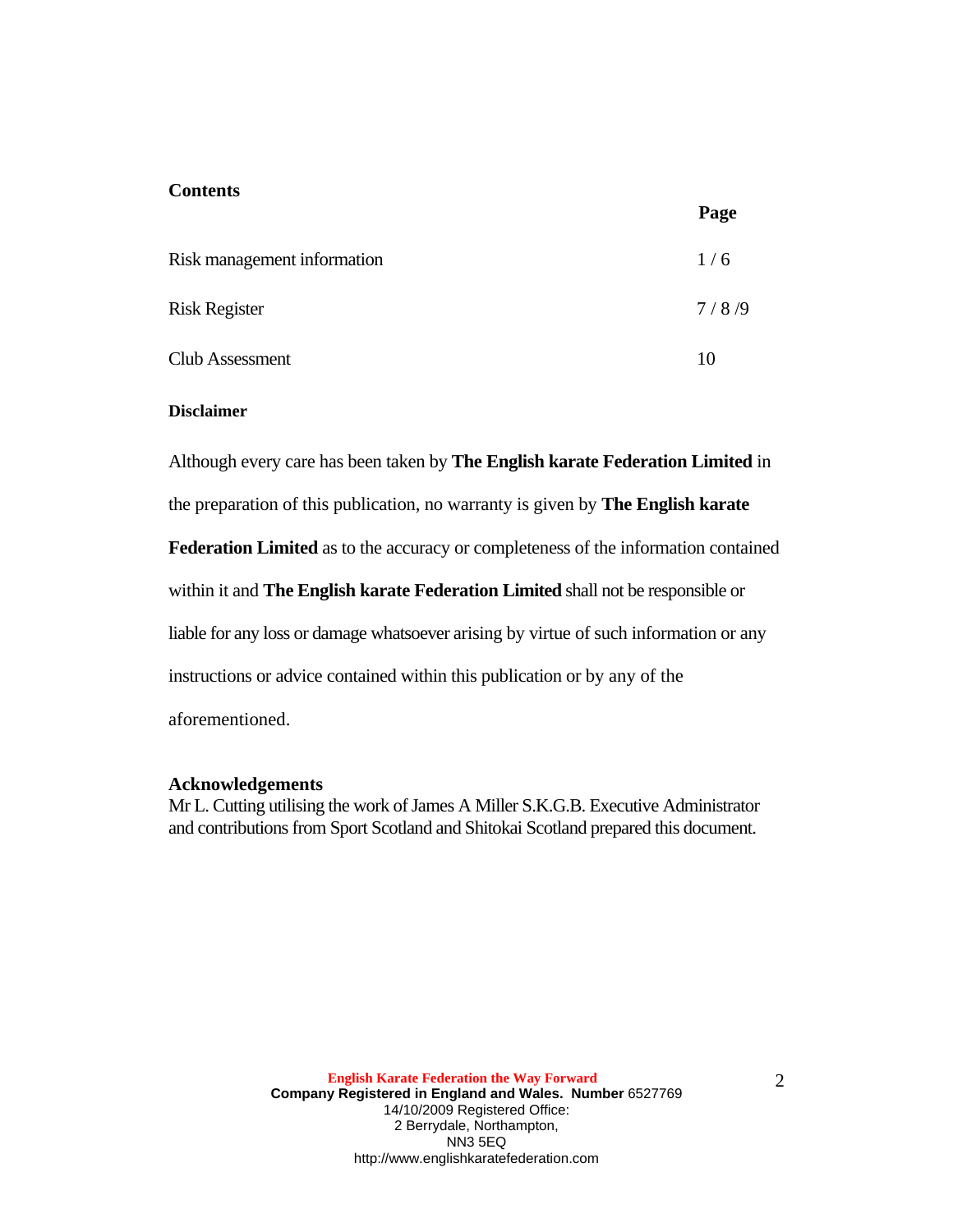#### **The English Karate Federation Ltd Risk Management Information**

Risk management should be an integral part of the EKF. One of the benefits in doing Risk Management is that less management time is spent fire fighting enabling management to concentrate on strategic planning and core functions. Risk management should be a frame- work rather than a rulebook enabling associations to develop their own strategy for managing risks that are relevant to them.

The first part of the process is to identify the risks that are significant to the fulfilment of corporate business objectives and to implement a sound internal control system to manage these risks effectively.

At E.K.F. Directors / Council / management Group / committee level (this group will be referred to as the board throughout this document) the E.K.F. needs to be clear about their objectives, not just about what it is doing today but its longer term strategic aims.

#### **Risk**

**Risk the uncertainty of outcome, within a range of exposure, arising from a combination of the impact and probability of potential events.**

#### **Identifying Risks**

Determining an E.K.F. risk profile, the board should review information from key people within the E.K.F. including any staff/ managers/committee chairs on the significant risks they face at group level (examples are included in a Risk register attached). It should examine the kind of risks it considers acceptable, the likelihood of their materialising, and the ability to reduce their impact if they do occur. It should also bear in mind the costs and benefits of particular control measures.

A robust process for identifying and evaluating risks is the foundation of an effective control system. E.K.F. need to consider all the types of risks they face, whether strategic, operational, financial or external.

| <b>Main Types of Risk-</b> | <b>Strategic</b>   |
|----------------------------|--------------------|
|                            | <b>Operational</b> |
|                            | <b>Financial</b>   |
|                            | <b>External</b>    |
| $\sim$                     |                    |

#### **Strategic**

Organisation structure;

- Planning (strategic/corporate planning process);
- Leadership;
- Communications (internal systems).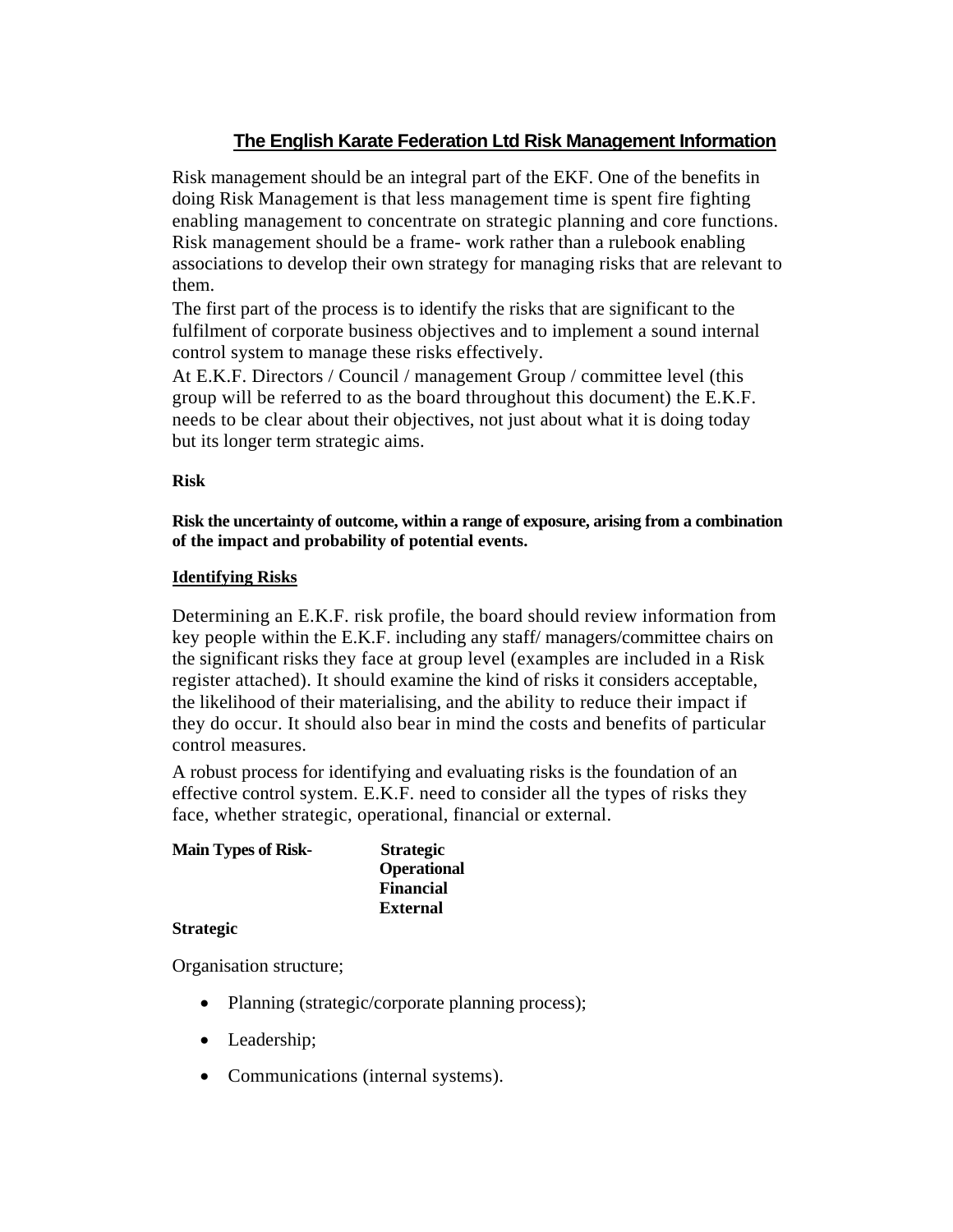#### **Operational**

- Policy;
- Human Resources;
- Information (adequacy for decision making);
- Integrity of data;
- Reputation;
- Technological (use of technology to achieve objectives);
- Project (planning and management procedures);
- Innovation.

#### **Financial**

- Budgetary;
- Fraud or Theft;
- Investment evaluation;
- Liability.

#### **External**

- Infrastructure (both physical, such as transport, and electronic such as internet);
- Legal and Regulatory;
- Political;
- Partnerships

It is important to consider problems or near misses that other N.G.B.s have experienced recently, but E.K.F. should also address the types of risk that have yet to materialise. Consideration should be given to integrity (probity) issues including ones related to fraud.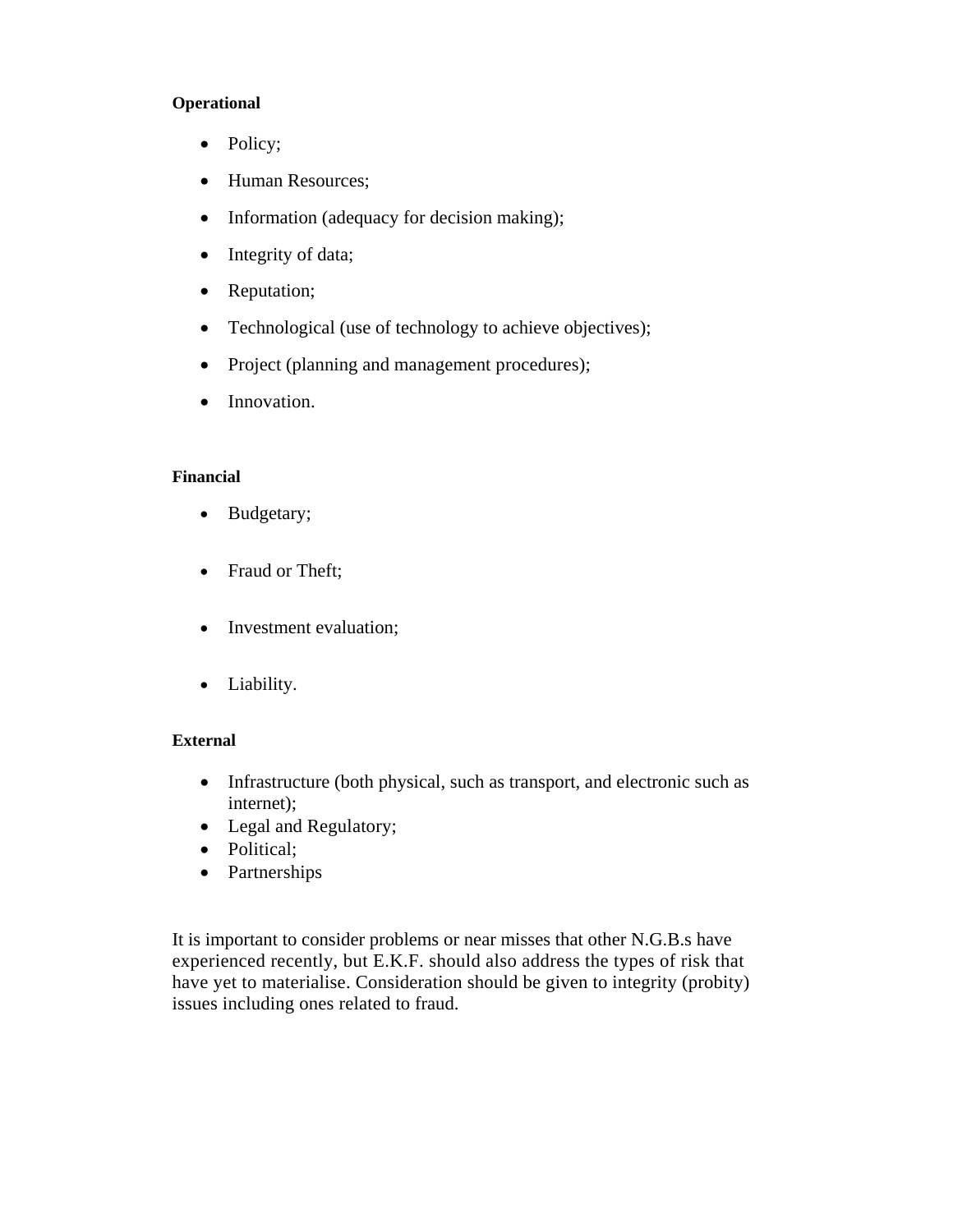#### **Prioritising Risk**

Once key risks have been identified the risks must be prioritised. This can be done initially by examining the 'Gross Risk' associated with the event or situation.

**Gross Risk** – Probability of an event or situation occurring coupled with an estimate of its impact. The potential impact should be assessed not only in direct financial terms but also more broadly by reference to the potential effect on the realisation of the E.K.F. strategic plans and objectives.

The diagram below may be used to prioritise risk





#### **An Embedded Control System**

Once the gross risks have been prioritised each risk needs a preferred control strategy for avoiding or mitigating the risk. It also needs to be established who is best placed to manage and account for them. The control systems introduced should become part of the normal workings of the E.K.F. rather than an independent strategy or additional policy document. There are a number of strategies for managing a given risk, you could accept it; transfer it partially or fully to another party (insurance or joint venture); eliminate it by adopting an exit strategy; controlling it through building in safeguards into your core business; ensure that key individuals manage it; or a combination of the above.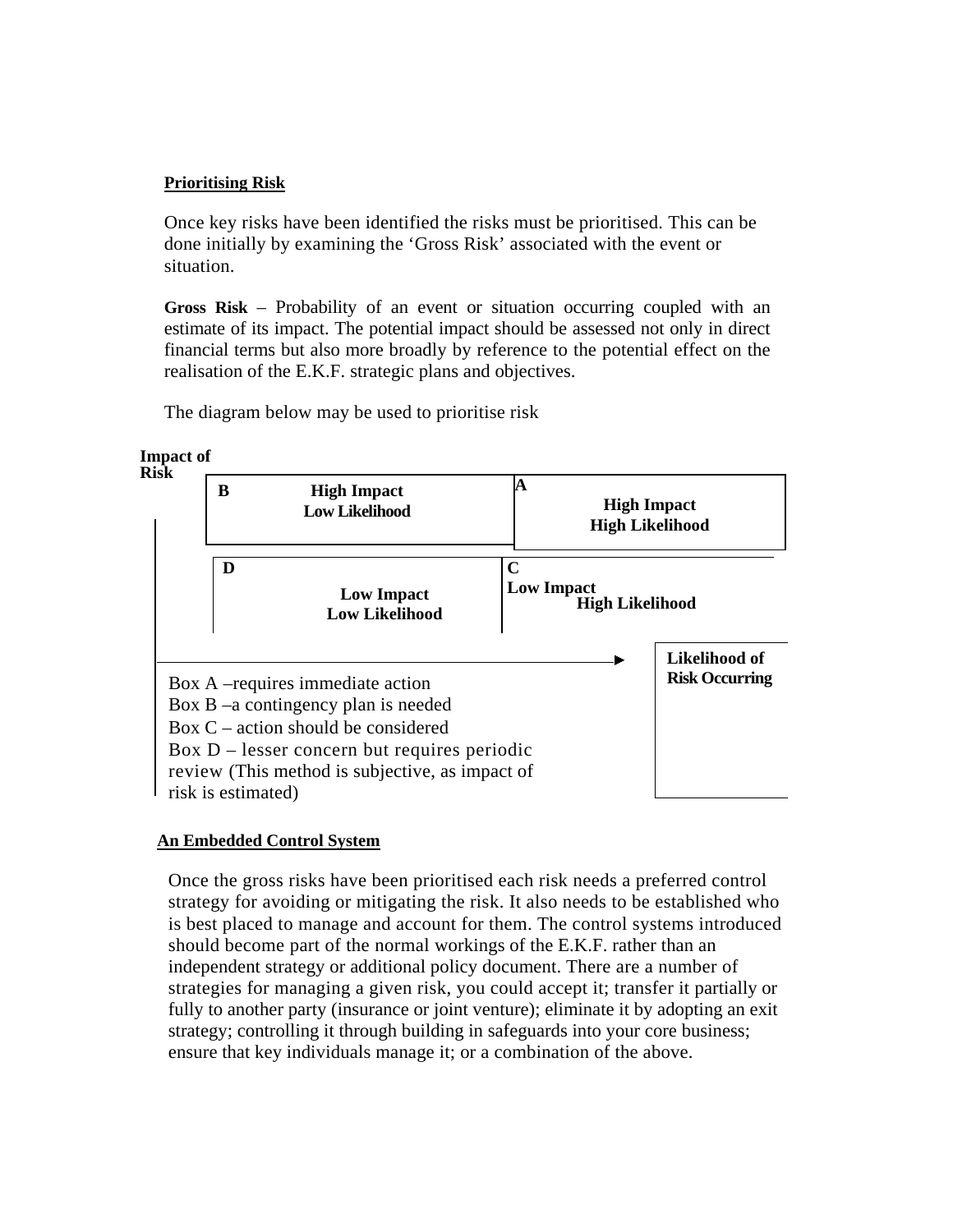It is better to build appropriate mechanisms into existing procedures/information systems than to develop entirely separate risk reporting models.

It is however important to ensure that communication between different levels of the organisation and across disciplines/roles. Communication is an important part of successful risk management.

#### **The Boards Role**

The Board is ultimately responsible for risk management and should continuously monitor-identified risks to the E.K.F. The Board should regularly receive and review reports on known risks and internal processes for managing risk. The chairperson should encourage a regular discussion of risks and control issues at Board meetings. A risk assessment should be included in the evaluation of any proposed major capital investments. The board should have an up to date balanced picture of significant issues in the E.K.F. The board should also summarise its process for reviewing the effectiveness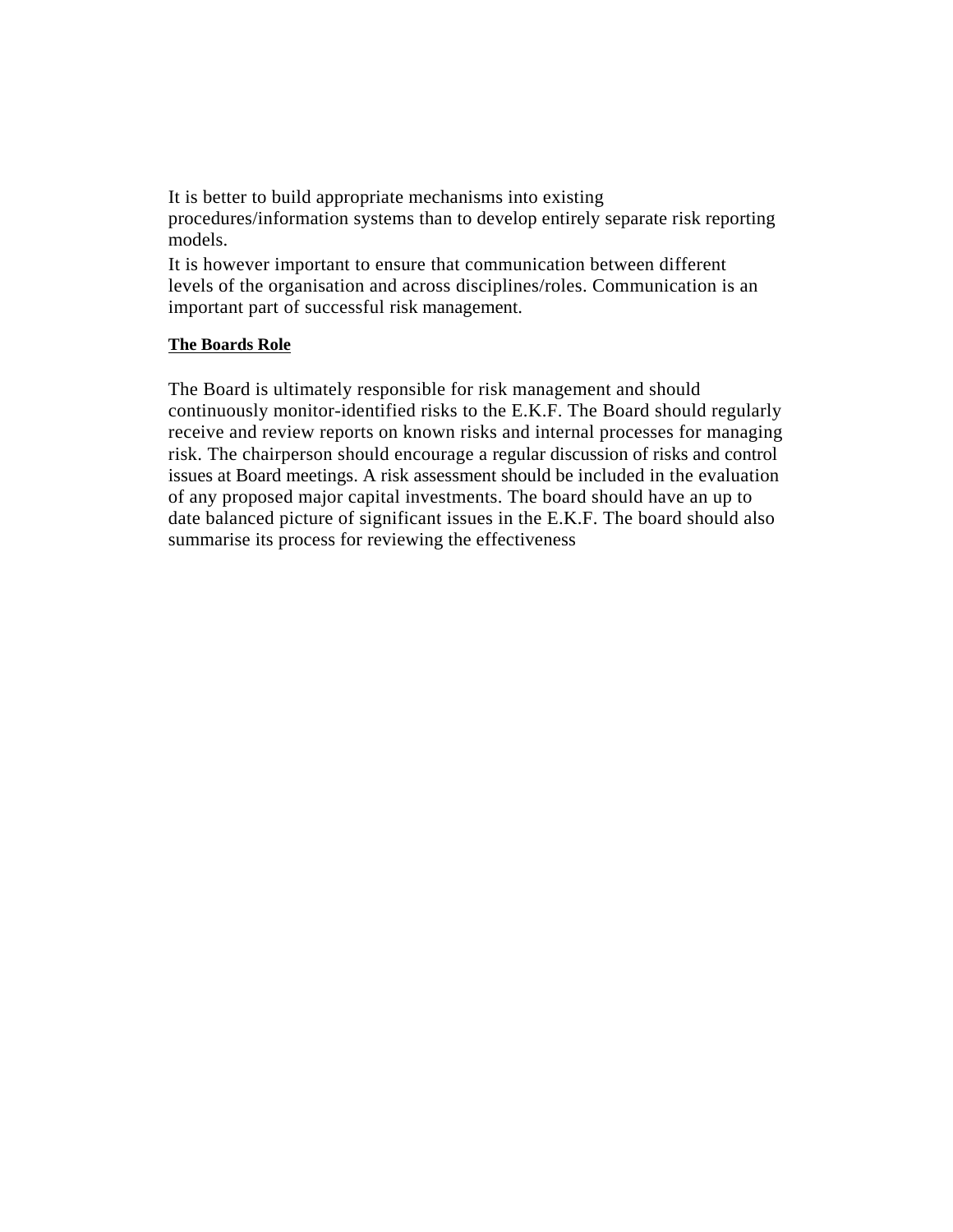| $\mathbf 1$    | <b>Risk</b><br><b>Number</b>  | Numerical reference for each individual risk identified.                                                                                                                                                                                                                                                                                                                                                                                                                                                                                       |  |  |  |  |
|----------------|-------------------------------|------------------------------------------------------------------------------------------------------------------------------------------------------------------------------------------------------------------------------------------------------------------------------------------------------------------------------------------------------------------------------------------------------------------------------------------------------------------------------------------------------------------------------------------------|--|--|--|--|
| $\overline{2}$ | <b>Description</b><br>of Risk | Stage 1: Identifying the Risks. Clearly and concisely<br>describe each individual risk that is identified.                                                                                                                                                                                                                                                                                                                                                                                                                                     |  |  |  |  |
| 3              | <b>Objectives</b>             | One of the following objectives should be identified that<br>the risk is most closely related to. The references are<br>as follows:<br>1. Sport Karate<br>2. Traditional Karate                                                                                                                                                                                                                                                                                                                                                                |  |  |  |  |
| 4              | Risk<br>Category              | One of the following risk categories should be identified<br>that is most applicable to the identified risk. The<br>references are as follows:<br>1 = Strategic (e.g. Organisation Structure, Planning,<br>Leadership, Communications)<br>2=Operational (e.g. Policy, Human Resources,<br>Information, Reputation, Technological, Project,<br>Innovation)<br>3 = Financial (e.g. Budgetary, Fraud and Theft,<br><b>Investment Evaluation, Liability)</b><br>4=External (e.g. Infrastructure, Legal and Regulatory,<br>Political, Partnerships) |  |  |  |  |
| 5              | Likelihood                    | Stage 2 Prioritising the Risks. There are two bases<br>on which each individual risk needs to be assessed-<br>likelihood and impact. The first evaluation is the<br>likelihood or probability of the risk occurring. The<br>scale is as follows:<br>1= Very unlikely<br>2= Unlikely<br>3= Possible<br>4=Quite likely<br>5=Very likely, almost certain                                                                                                                                                                                          |  |  |  |  |
| 6              | Impact                        | The second evaluation is the impact on the objectives<br>or the severity of the risk if it occurs. The scale is as<br>follows:<br>$1 =$ Relatively insignificant (e.g. insignificant<br>coverage) 2= Minor (e.g. local coverage)<br>3= Significant (e.g. regional coverage)<br>4= Serious (e.g. limited national coverage)<br>5= Severe impact on objectives, catastrophic (e.g. major<br>national coverage)                                                                                                                                   |  |  |  |  |
| 7              | <b>Risk Rating</b>            | Calculation by multiplying the likelihood rating by the<br>impact rating. This will obviously given a maximum<br>rating of 25 (being most serious) and a minimum rating<br>of 1 (being least significant). In terms of the<br>management and monitoring of risks the following<br>scales will apply:<br>1-8 Unit/Project level management<br><b>Chief Operating</b>                                                                                                                                                                            |  |  |  |  |

### **Risk Register**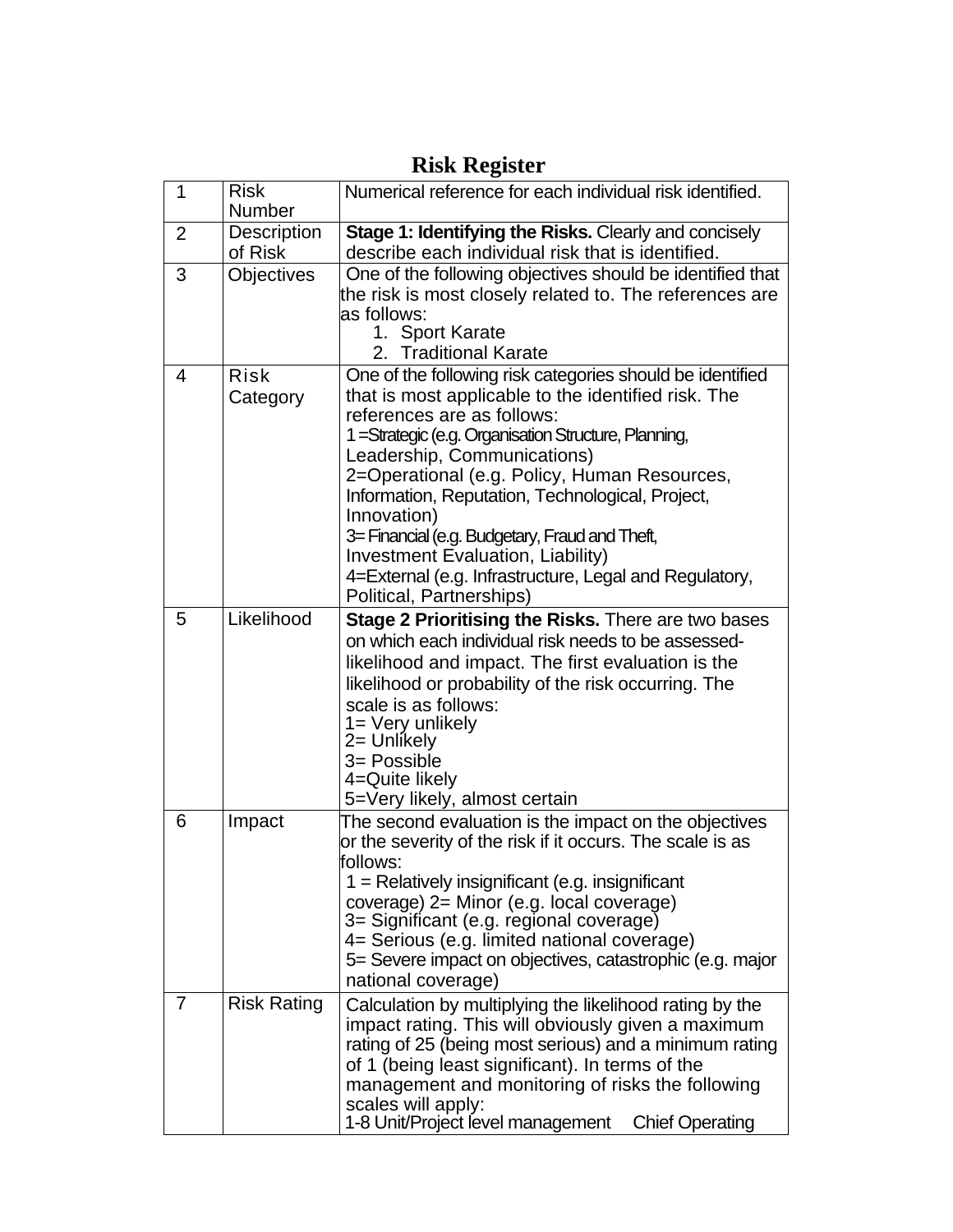|    |                                         | Officer (COO) or Board member if COO is not in place<br>level monitoring monthly                                                                                                                                                                                                                                 |
|----|-----------------------------------------|------------------------------------------------------------------------------------------------------------------------------------------------------------------------------------------------------------------------------------------------------------------------------------------------------------------|
|    |                                         | 9-15 COO or Board member if COO is not in place<br>15-25 senior management team/Board (2 monthly) &<br>Council (Quarterly)                                                                                                                                                                                       |
|    |                                         | This section may have to be changed depending on the<br>size and staffing of your organisation                                                                                                                                                                                                                   |
| 8  | <b>Risk Owner</b>                       | The person to whom responsibility for the identified<br>risk is most applicable. Please note that a named person<br>is required not an appointment.                                                                                                                                                              |
| 9  | Current<br>Controls in<br>Place         | <b>Stage 3 Managing the Risks/ Embedded Control</b><br>System Describe clearly all the existing controls in<br>place to mitigate against the likelihood or impact of the<br>identified risk. Please note that more than one control<br>may exist for an identified risk and each of them should<br>be described. |
| 10 | Additional<br>Actions<br>to<br>be taken | Describe any future actions or controls that are planned<br>or in progress to mitigate against the likelihood or<br>impact of the identified risk. Please note that more<br>than one additional action may be planned and each<br>should be described.                                                           |
| 11 | Person(s)<br>responsible<br>for action  | An individual should be assigned responsibility for<br>ensuring the action is carried out. Please note that the<br>person's name must be entered, not a job title or<br>committee etc. A name should be assigned to every<br>individual planned action.                                                          |
| 12 | Date for<br>completion                  | A specific date must be set for completion of the<br>planned action                                                                                                                                                                                                                                              |
| 13 | Date last<br>reviewed                   | Stage 4 Monitoring The Risks The date must be<br>entered when the planned action was last reviewed at<br>the appropriate monitoring level (refer to Risk Rating<br>Box).                                                                                                                                         |

### **Risk Register**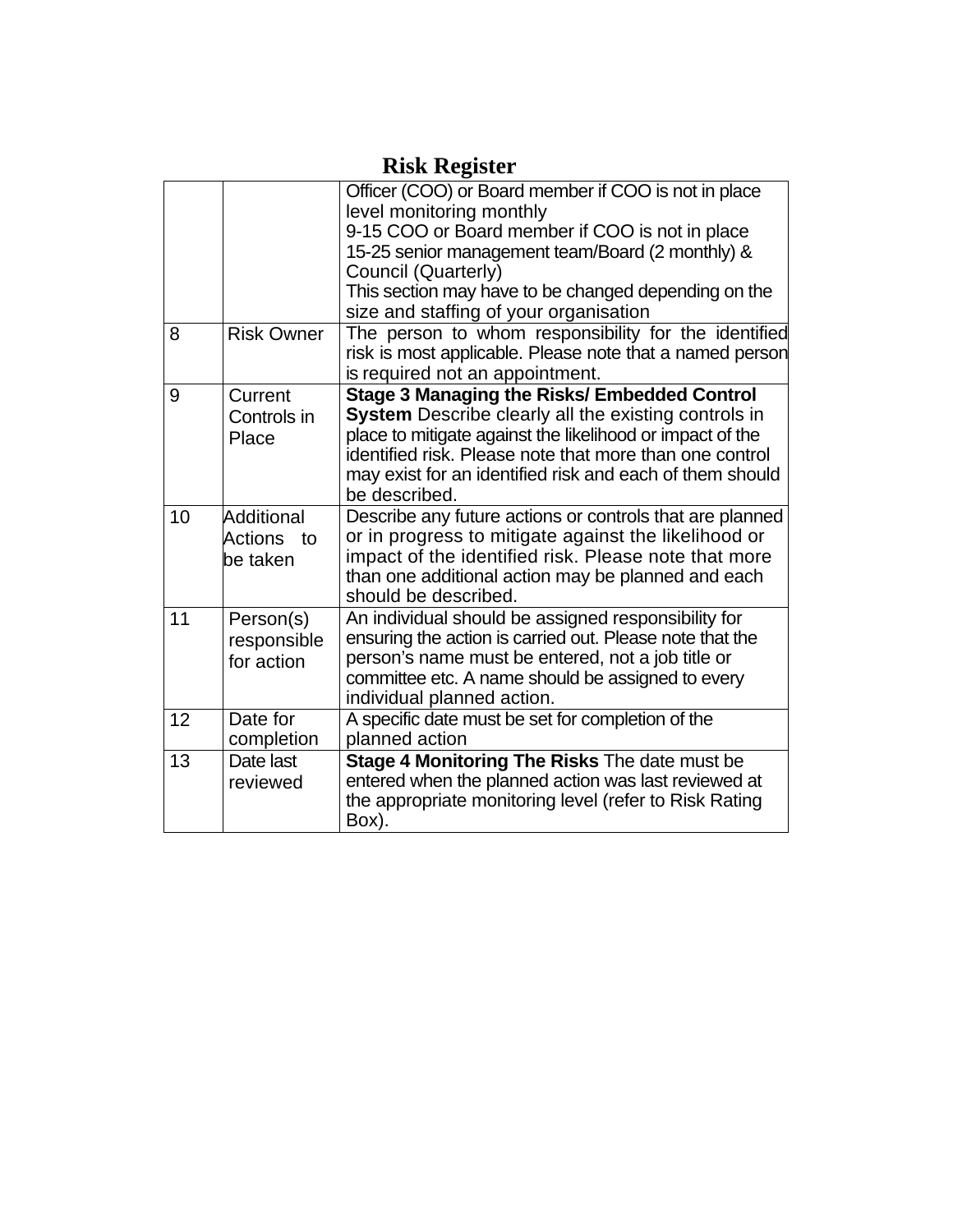| $\overline{2}$                | 3 | $\overline{\mathbf{4}}$ | 5                     | 6      | 7                            |
|-------------------------------|---|-------------------------|-----------------------|--------|------------------------------|
| <b>Description</b><br>of Risk |   | <b>Risk</b>             |                       | Impact | <b>Risk</b><br><b>Rating</b> |
|                               |   |                         |                       |        |                              |
|                               |   |                         |                       |        |                              |
|                               |   |                         |                       |        |                              |
|                               |   |                         |                       |        |                              |
|                               |   |                         |                       |        |                              |
|                               |   |                         |                       |        |                              |
|                               |   |                         | Objectives   Category |        | Likelihood                   |

# **Risk Register**

| 8                    | 9                                             | 10                                                 | 11                                     | 12                     | 13                    |
|----------------------|-----------------------------------------------|----------------------------------------------------|----------------------------------------|------------------------|-----------------------|
| <b>Risk</b><br>Owner | <b>Current</b><br><b>Controls</b><br>in place | <b>Additional</b><br><b>Actions to</b><br>be taken | Person(s)<br>responsible<br>for action | Date for<br>completion | Date last<br>reviewed |
|                      |                                               |                                                    |                                        |                        |                       |
|                      |                                               |                                                    |                                        |                        |                       |
|                      |                                               |                                                    |                                        |                        |                       |
|                      |                                               |                                                    |                                        |                        |                       |
|                      |                                               |                                                    |                                        |                        |                       |
|                      |                                               |                                                    |                                        |                        |                       |